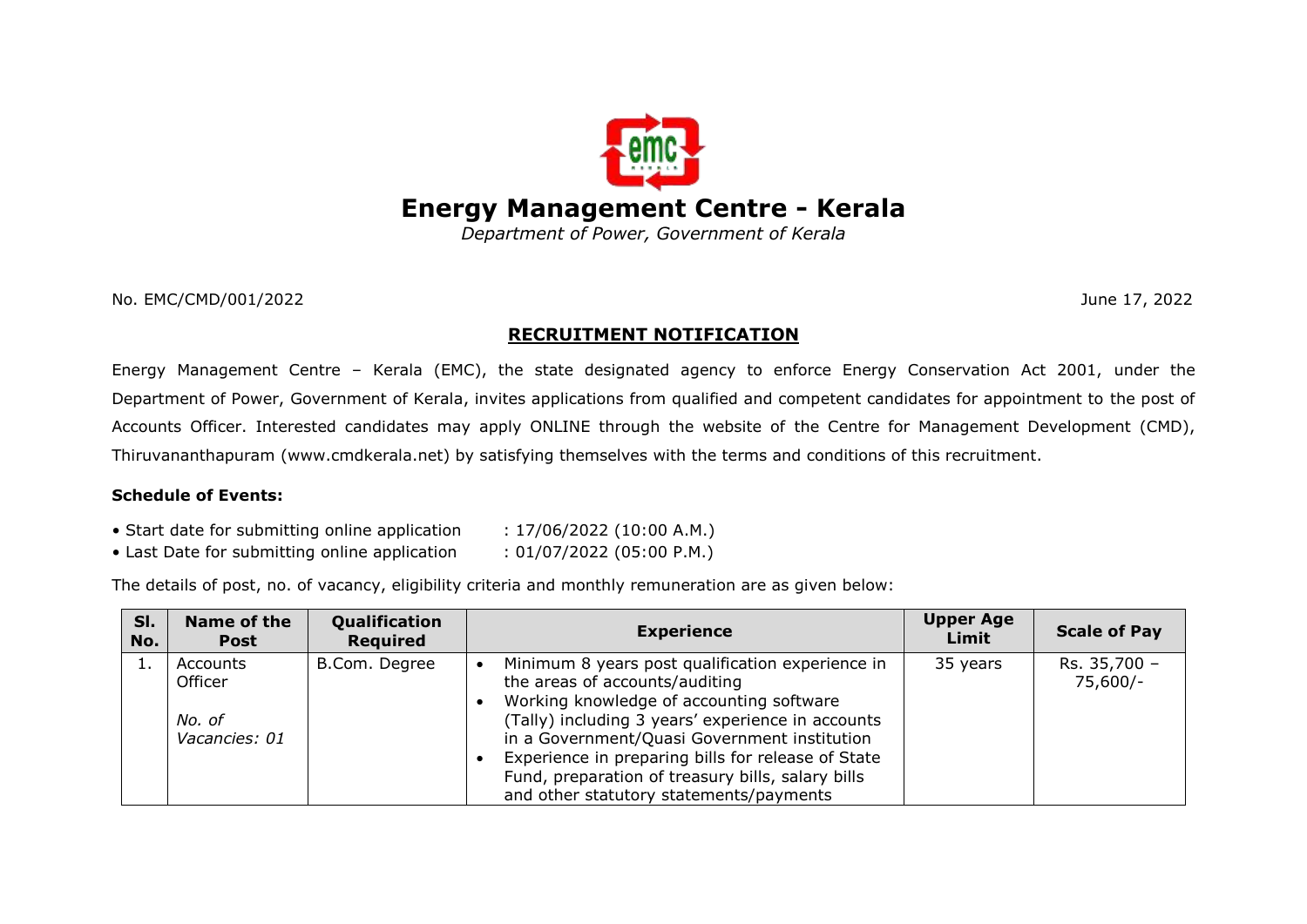| SI.<br>No. | Name of the<br><b>Post</b> | Qualification<br><b>Required</b> | <b>Experience</b>                                                                      | <b>Upper Age</b><br>Limit | <b>Scale of Pay</b> |
|------------|----------------------------|----------------------------------|----------------------------------------------------------------------------------------|---------------------------|---------------------|
|            |                            |                                  | <b>Desirable</b><br>Working Experience in Banks (Nationalised &<br>Cooperative sector) |                           |                     |

*Note: Appointment shall be only on a temporary basis for a period of one year which may or may not be extended.*

## **Cut-off dates for eligibility**

The cut-off date for the purpose of eligibility on age criteria shall be 01/06/2022.

The cut-off date for the Post Qualification experience shall be 01/06/2022.

### **Selection Process**

The selection process may comprise of Written Examination/Group Discussion/Proficiency Test and/or Personal Interview. EMC reserves the absolute right to decide as to whether to use any/a combination of these modes for selection to the notified posts.

## **Instructions for Scanning of Photograph & Signature**

- Scan the latest photograph of the candidate and upload the same in the space provided in the online application [scanned image shall be less than 200 KB and in \*.JPG format only]
- Candidate shall make his/her signature on a white paper, scan the same and upload it in the space provided in the online application [scanned image shall be less than 50 KB and in \*.JPG format only]
- The candidate has to scan his full signature, since the signature is proof of identity, it must be genuine and in full; initials are not sufficient. Signature in CAPITAL LETTERS is not permitted. The signature must be signed only by the candidate and may not by any other person.